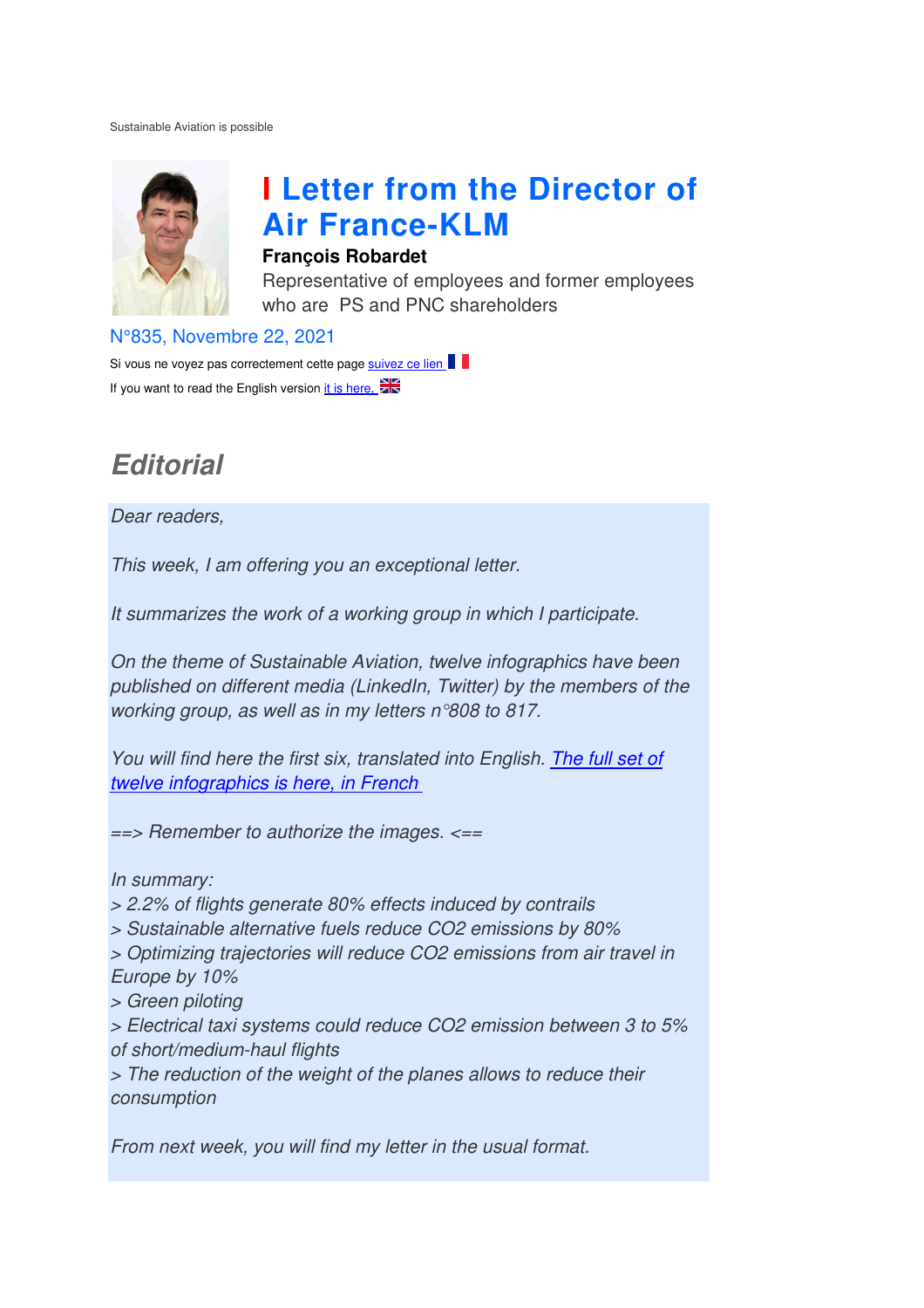### **Infographies sur l'Aviation Durable**

#### **> 2.2% of flights generate 80% effects induced by contrails**

(source #aviationdurable) 4 mai - A better coordination between air traffic management, meteorological services and real time data from aircrafts could drastically decrease condensation trails ('contrails') and thus almost cancel their heating effect.

In fact, 2 types of aviation emission can be distinguished, CO2 emission (proportional to burnt kerosene) and non-CO2 (for which a great deal of incertitude remains regarding volumes and impacts). Among non-CO2 emission, **contrails are water vapors that crystalize and create induced clouds. These clouds could represent up to half of total aviation impact**.

**In 2020, a British study evaluated that only 2.2% of flights generate 80% effects induced by contrails. Therefore, a shift in trajectory of this small number of flights would allow a massive reduction in aviation non-CO2 impact.**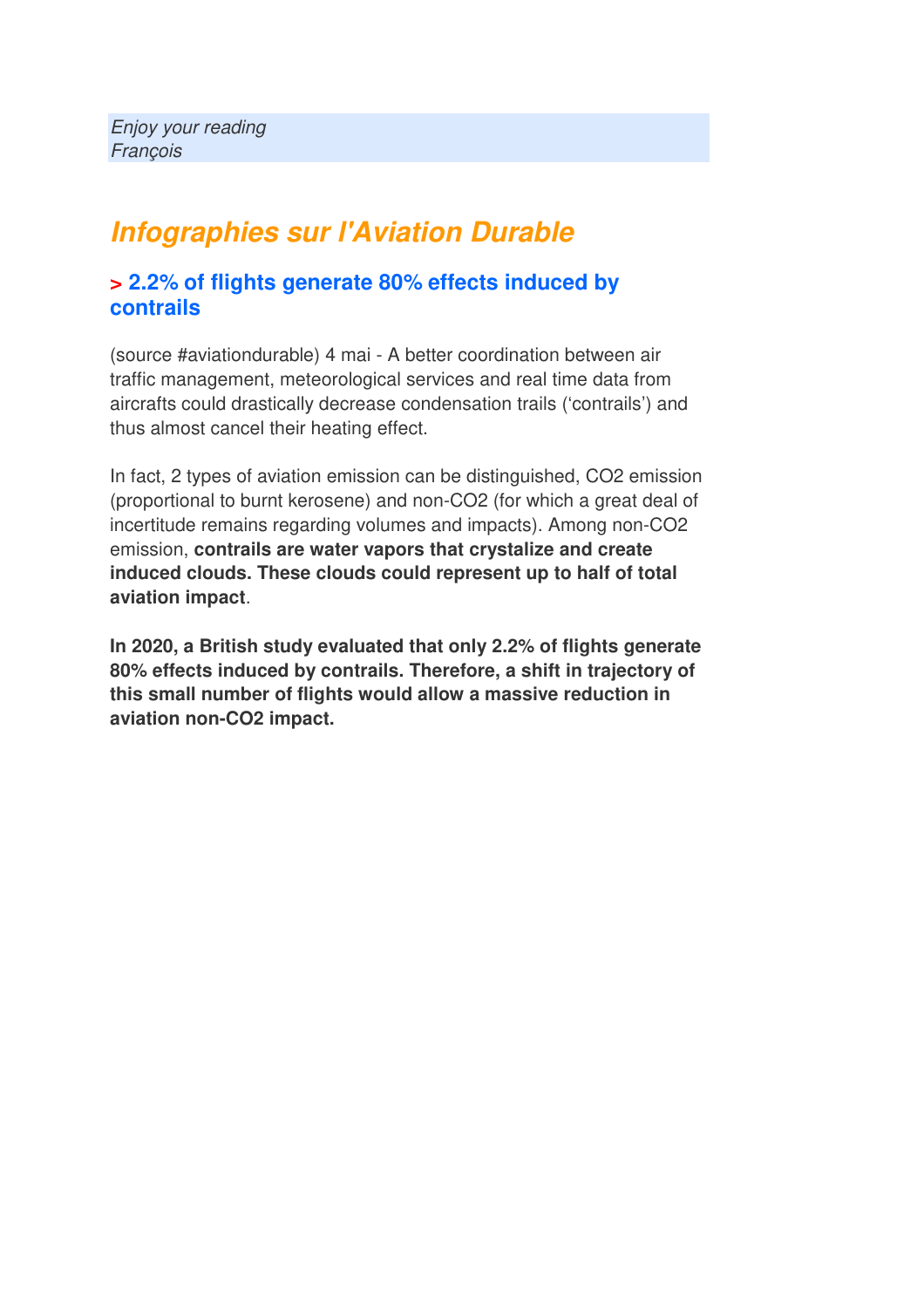

**My comment:** I was surprised to discover the importance of the radiative effect of condensation trails.

With the help of big data, it is possible to modify the trajectories of aircrafts at a lower cost to reduce considerably the emission of these trails.

#### **> Sustainable alternative fuels reduce CO2 emissions by 80%**

(source #aviationdurable) 11 mai - More than 330k commercial flights have been completed since 2011, fueled by a mix between traditional kerosene and Sustainable Aviation Fuel (SAF).

**SAF reduce CO2 emission by up to 80% in comparison with traditional kerosene**!

**Morover, SAF come from waste and do not compete with food agriculture** nor imply an over consumption in land and water.

The 28th of October, Airbus, Safran and the French Ministry of Transports have completed the first single-aisle aircraft flight running with 100% sustainable aviation fuel (SAF). The unblended SAF was provided by Total Energies. **It is made from Hydroprocessed Esters**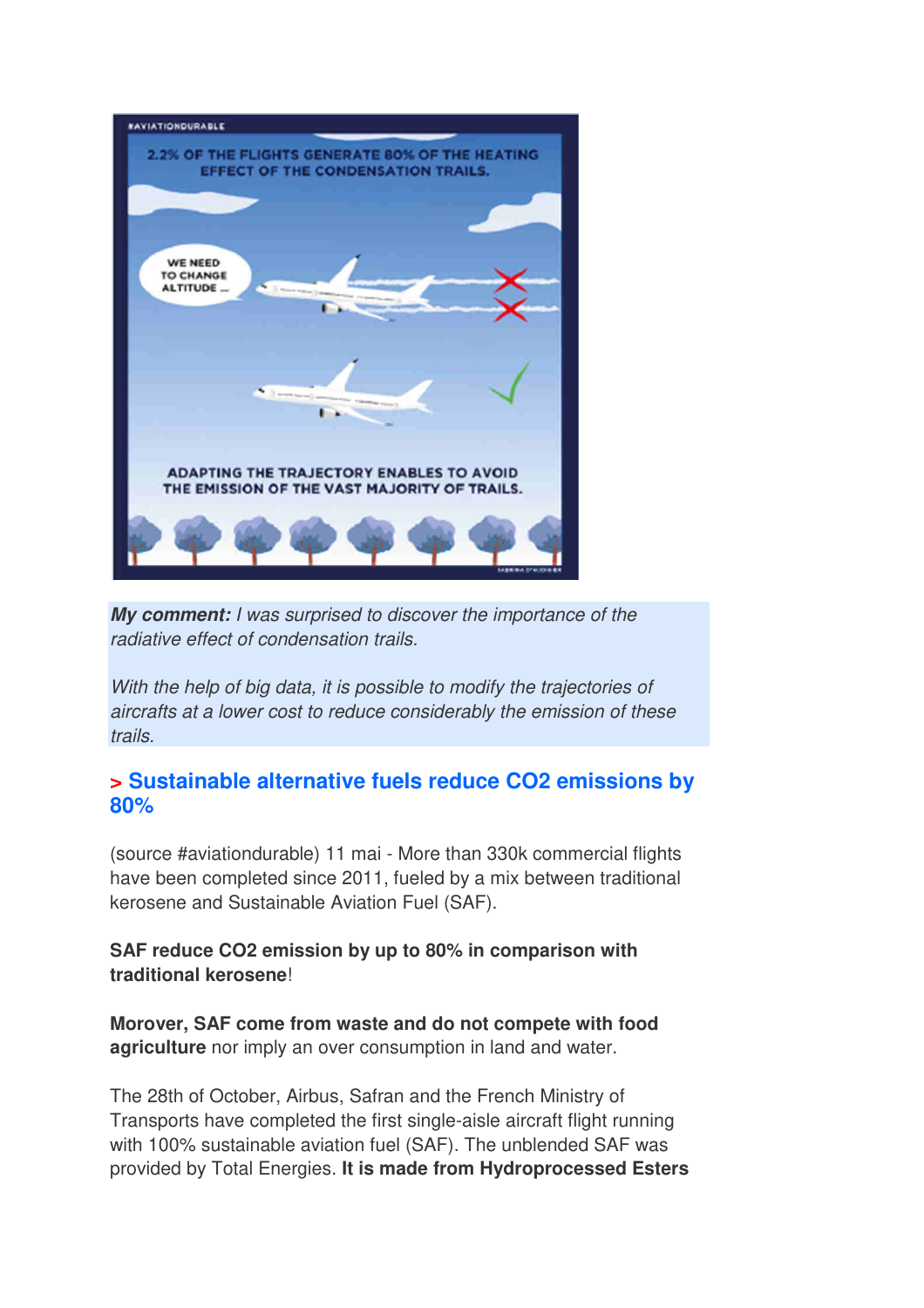**and Fatty Acids** (HEFA), which primarily consists of used cooking oil, as well as other waste fats.



**My comment:** Initially, sustainable alternative fuels will be made from residues or waste.

The most efficient long-term solution seems to be the production of synthetic fuel from CO2 in the atmosphere. This technique is currently being tested in plants in Switzerland and Norway.

### **> Optimizing trajectories will reduce CO2 emissions from air travel in Europe by 10%**

(source #aviationdurable) 18 mai - The Single European Sky project would allow a 10% reduction in CO2 aviation emission by improving air traffic management, reducing the fragmentation of European airspaces and overall optimizing trajectories.

Eurocontrol Think Paper #10 (April 2021) evaluates this potential between 8.6% and 11.2%, confirming European Parliament projections.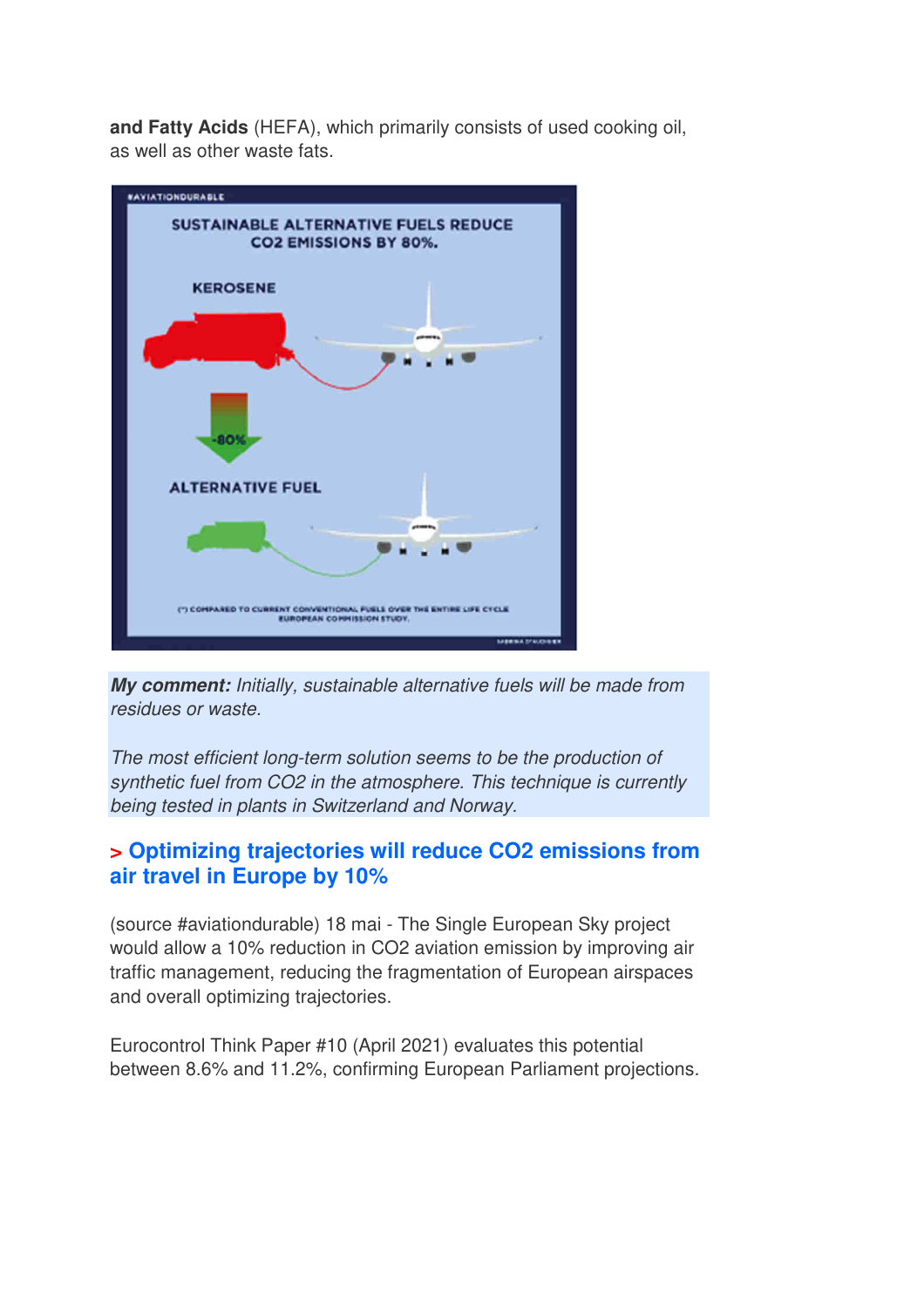

**My comment:** The "Single European Sky" project was initiated in 2004.

It is based in particular on the SESAR program, which aims to modernize traffic management systems and operational procedures.

The research and development phase of SESAR is scheduled to end in 2024.

A similar project, NextGen, is being conducted in the United States. It could be deployed around 2025.

These projects aim to manage continental traffic more efficiently. The current systems are close to saturation. They also have difficulty managing weather events.

### **> Green piloting**

(source #aviationdurable) 25 mai - **By leveraging the available data and optimizing on-ground and in-flight procedures, fuel consumption can be reduced by up to 5%.** 

"Green piloting" is a thing! For example, a Boeing 777 landing in Paris Charles De Gaulle (CDG) can reduce CO2 emission by 700kg if one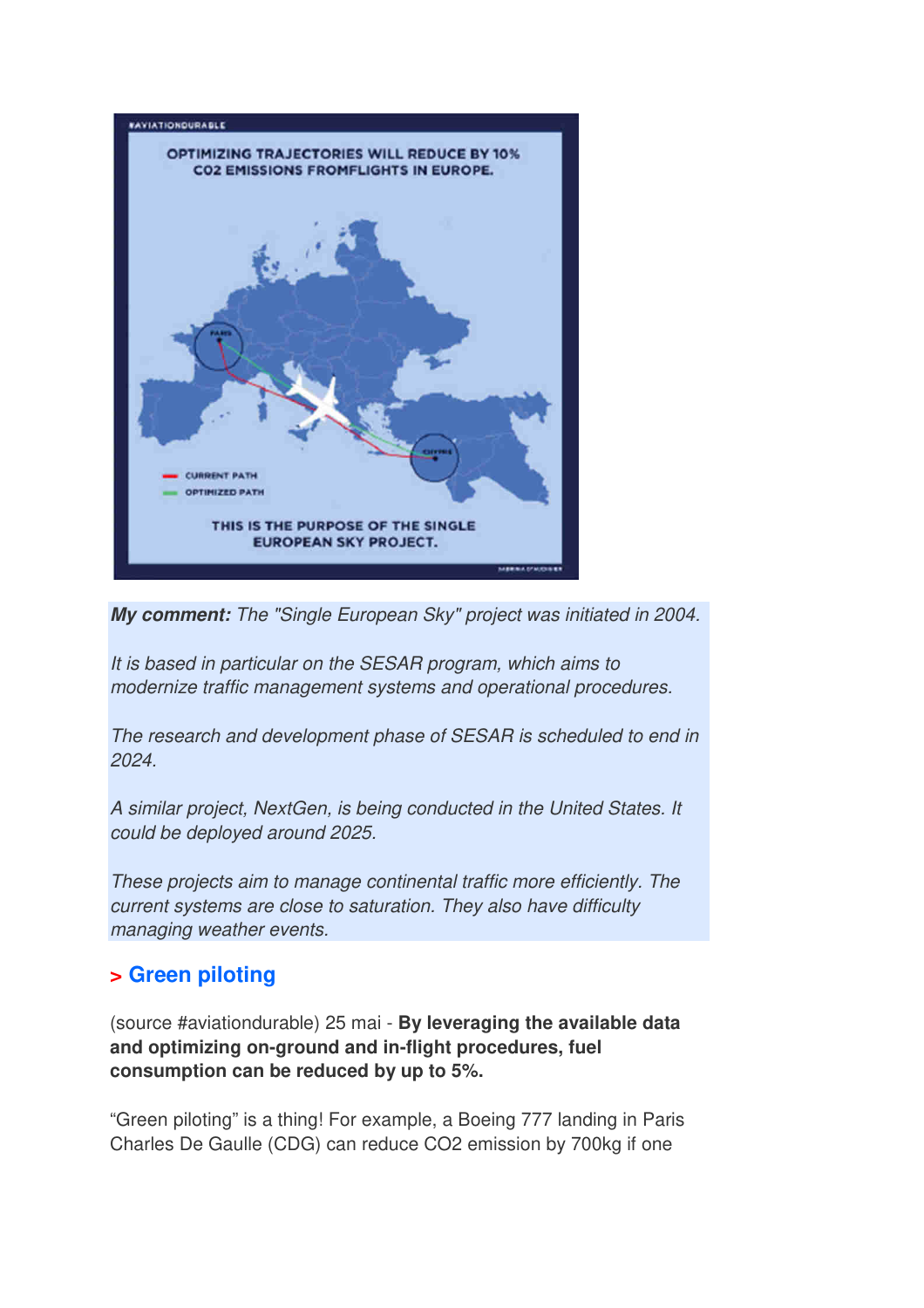engine is shut down during taxi to the gate.



### **> Electrical taxi systems could reduce CO2 emission between 3 to 5% of short/medium-haul flights**

((source #aviationdurable) 1er juin - Did you know ? **Electrical taxi systems could reduce CO2 emission between 3 to 5% of short/medium-haul flights.** 

In order to move on the ground (phase called taxi), aircrafts use their engines that are not designed for this use.

According to ICAO 9988 Document, **electrical taxi solutions could reduce CO2 emission up to 33kg per minute**.

Therefore, the longer and repetitive are the taxi phases, the more we reduce C02 emission, particularly true for short/medium-haul flights.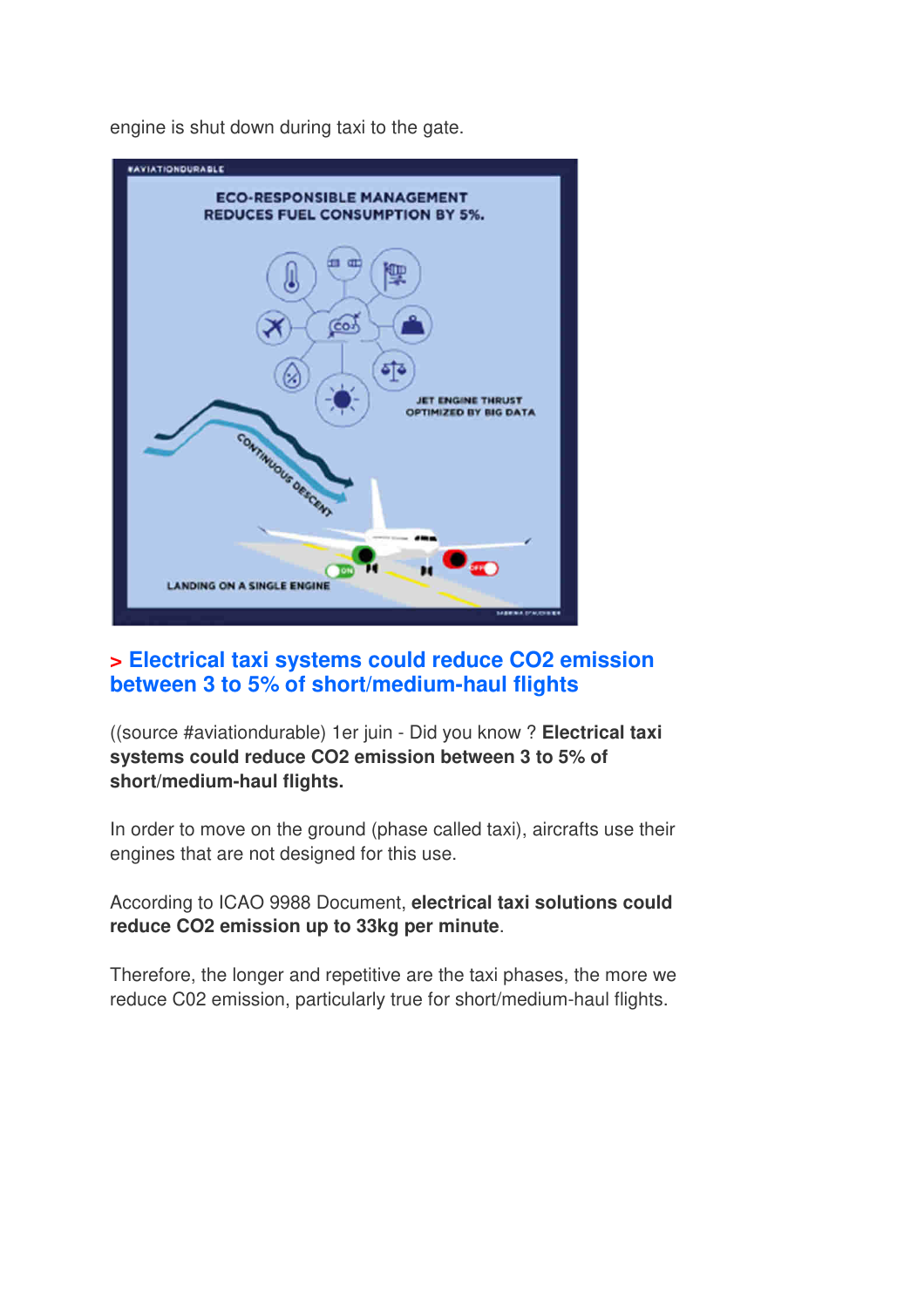

**My comment:** The installation of an engine in the front wheel of aircraft is interesting for medium-haul aircraft, but it is not envisaged for longhaul aircraft.

Considering the duration of the flight, the reduction in fuel consumption on the ground for a long-haul aircraft would be less than the additional consumption due to the weight of the equipment

#### **> The reduction of the weight of the planes allows to reduce their consumption**

((source aviationdurable) 8 juin - **Aircraft fuel consumption is directly proportional to their weight**. Therefore, airlines and manufacturers always look for ways to lighten aircrafts.

Manufacturers use design levers: composite material has allowed a 20 to 25% reduction in weight compared with previous generation of aircraft.

Many others levers have been explored and not yet significantly deployed:

The French company Expliseat has developed a seat 3-times lighter than existing ones, representing more than 1 ton reduction for a A320/B737 aircraft type, reducing by 4% fuel consumption and CO2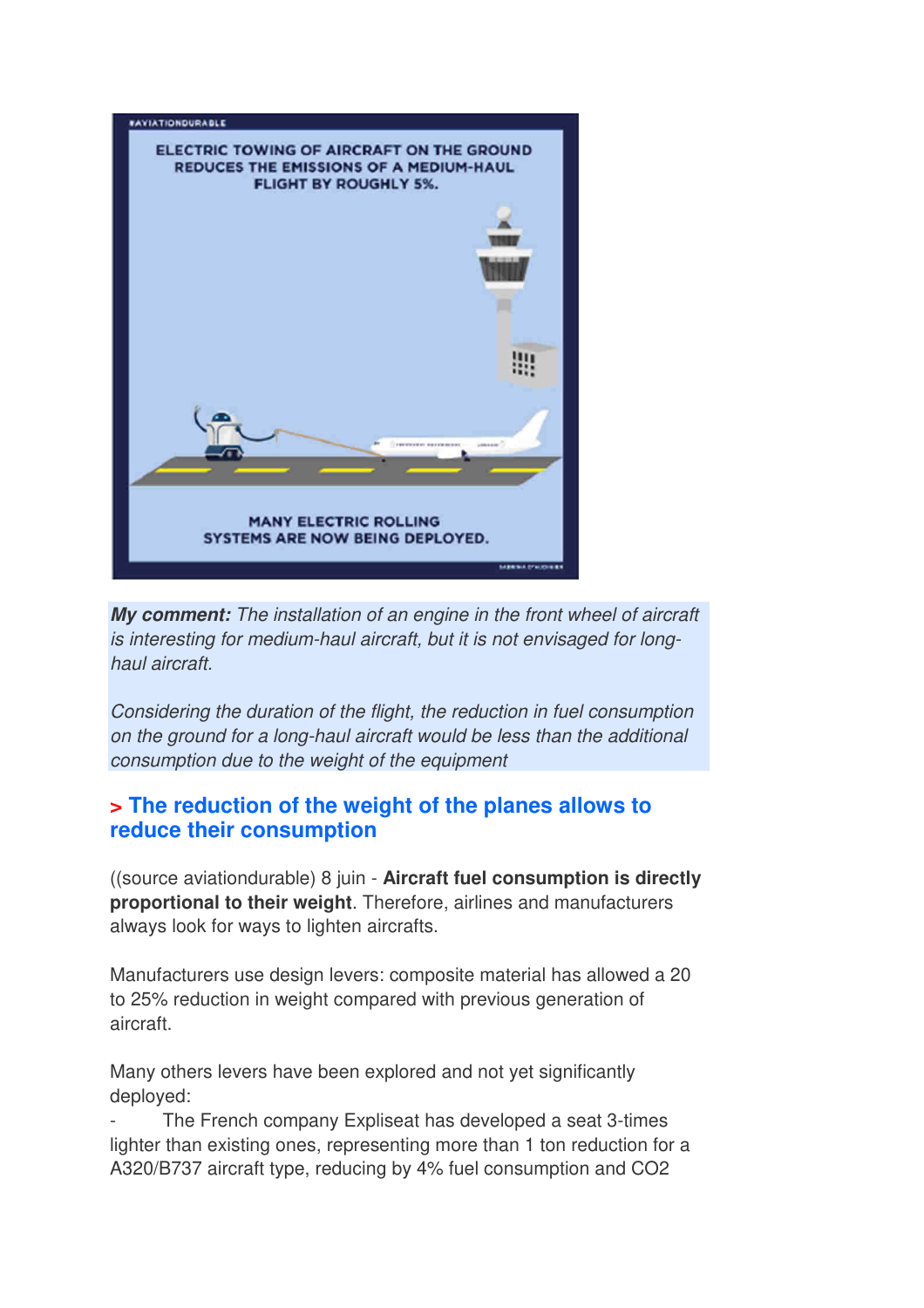#### emission

Electronic Flight Bags (EFB), which has digitized the traditional paper documentation for pilots, have permitted a ~15kg reduction in weight for every flight

Also, United Airlines has reduced the offering of paper magazines in their aircrafts by 28kg, saving 643 000 liters of fuel in a year representing 1600 tons of CO2 emission.



**My comment:** Reducing the weight of an aircraft is the second most important concern of aircraft and engine manufacturers, after flight safety

### **End of the Sustainable Aviation Infographics**

A bientôt.

Pour retrouver les dernières revues de presse du lundi, c'est ici

### **Si vous appréciez cette revue de presse, faites la circuler.**

Les nouveaux lecteurs pourront la recevoir en me communiquant